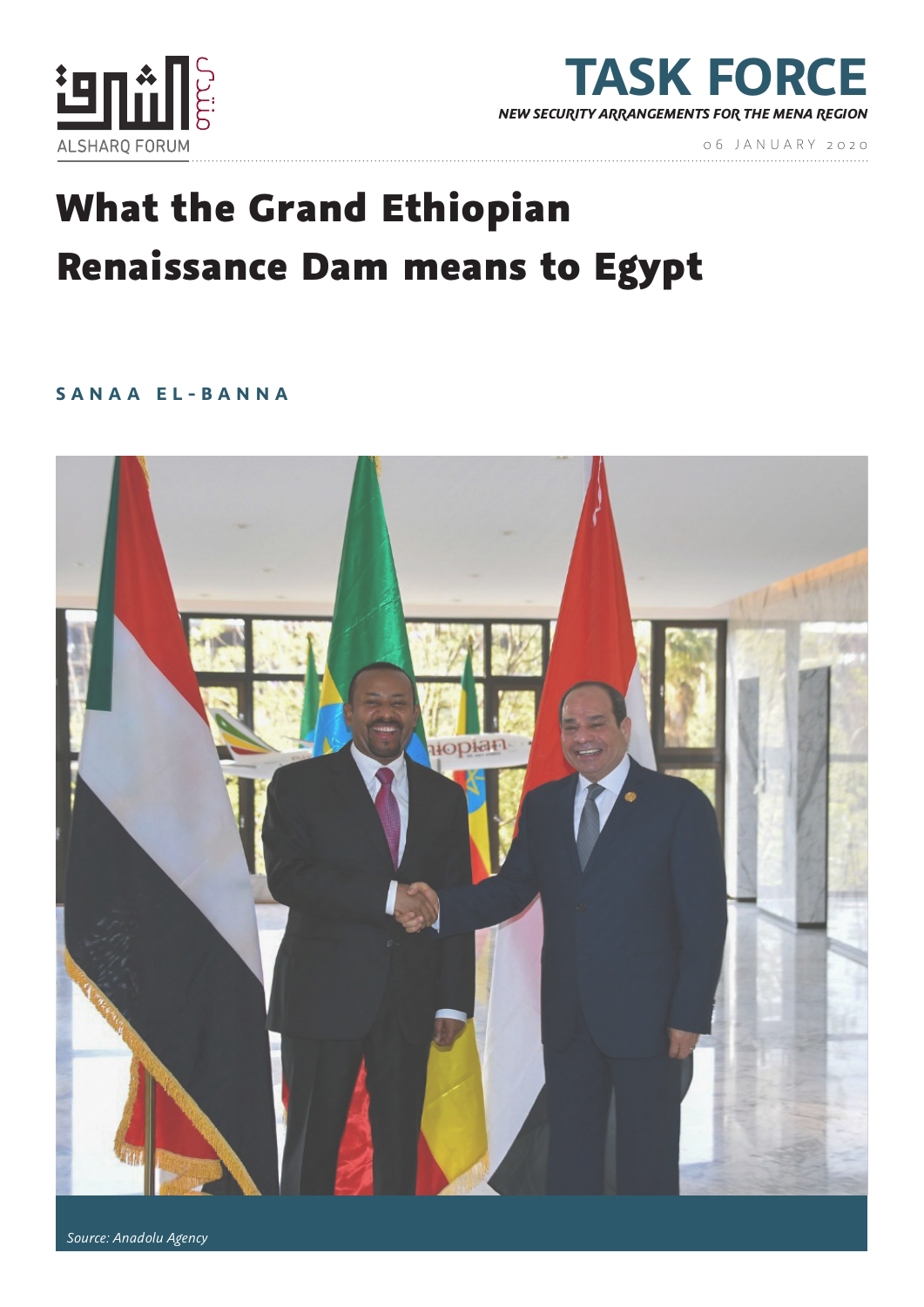**Abstract: The US-mediated meetings between Egypt, Ethiopia, and Sudan will chart the future of the three countries for decades. In April 2011 Ethiopia launched the GERD project, disregarding its significant repercussions on Egypt's water sources, electricity generation capacity, soil fertility and salinity, agricultural production and GNI levels. The historical enmity and charges exchanged between both countries have fueled a decade of contention that have now recently amounted to verbal threats. The first round of US-brokered negotiations was held on December 9, in which Egypt maintained her proposal to receive 40 BCM instead of a nominal 55 BCM every year and asked to keep the water level in the Aswan High Dam at 165 meters above sea level. Ethiopia continues to reject these demands, but some progress has been achieved. The second and third rounds of negotiations will reveal the arrangements for possible solutions, alternative water sources for Egypt, and means to ease the upcoming catastrophe. This paper examines GERD repercussions on Egypt and possible scenarios that could be addressed in the upcoming rounds. Desalination, alternative approaches to electricity generation, and new lines of an agricultural policy will mark a new phase of public policies, along with modifying the technical specification of GERD to follow a realistic estimate of electricity generation based on the Nile's mean water flow.**

#### **Introduction**

The discussion on GERD dates back almost a decade; the project was launched just a few weeks after the Egyptian revolution was launched in January 2011, fueling Egypt's allegation that Ethiopia has exploited Egypt's fragile political conditions. Egypt takes evidence from the progress of the GERD's project, moving from an initial 11 BCM to 145 m height and 67 BCM capacity, then to 70 BCM and finally to 74 BCM in 2012. The technical specifications of the final project are at the core of the ongoing conflict. Ethiopia's most ambitious brand of GERD has two complementary parts; the first is a concert Dam located near the Ethiopian-Sudanese border, 154 m high, 1.8 km long, with a storage lake whose surface area extends through 1,900 square kilometers. The second part is a saddle dam located a few kilometers away from the first installment. The lake and storage capacity of this saddle dam has been the focus of disputes over the last decade.

The focus of contention has moved from approving Ethiopia's right to build the Dam to the size of the reservoir, the impounding time-intervals, water level in Aswan High Dam (AHD), sediment, soil salinity, water levels in ground aquifers, and other issues.

Egypt has repeatedly condemned the Ethiopian side of leaving negotiations and launching a hate discourse over media outlets. The same accusation was exchanged against Egypt, ending up with numerous attempts to seek the mediation of international parties – the World Bank, the UN agencies, Russia, and finally, the USA.

The recent threats by Abiy Ahmed Ali to launch a war,<sup>1</sup> if needed, over the Dam introduced a new phase of the conflict. Finally, the US has mediated four scheduled meetings in a row to negotiate possible solutions. The first round ended with agreeing on a starting point with Ethiopia- two turbines of 720 MW and 4.9 BCM to be impounded in mid-2020.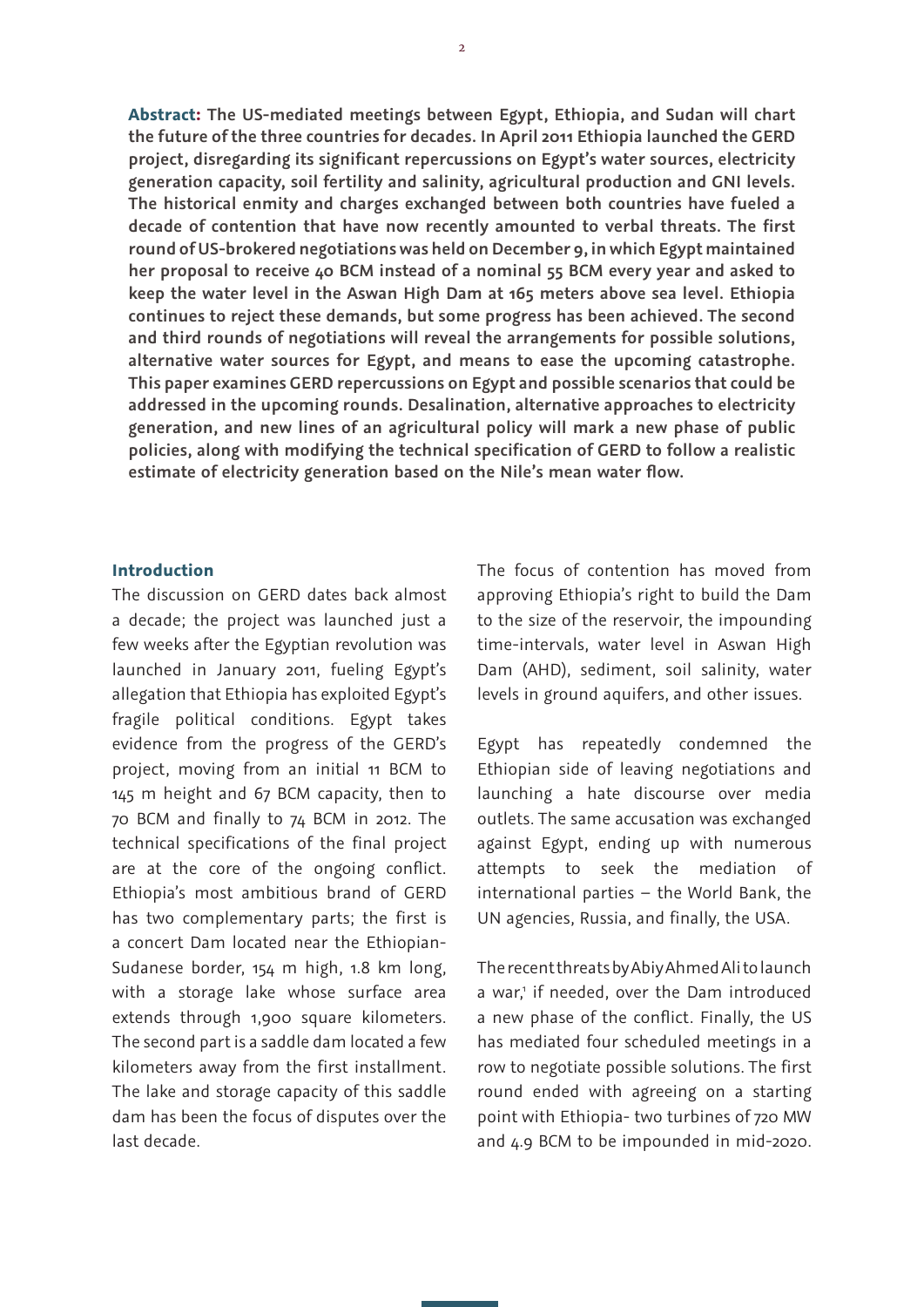# *The recent threats by Abiy Ahmed Ali to launch a war, if needed, over the Dam introduced a new phase of the conflict*

Now the bulk of contention focuses on water claims. Ethiopia promises to release around 30 BCM annually, while Egypt needs at least 40 BCM to reach her mainland and fill AHD at a 165 m high.<sup>2</sup>

The brief addresses a selected body of research on how GERD is expected to affect Egypt. It skims, compares, analyses, and connects the ideas of more than 20 studies to provide a shorthanded and comprehensive view of what GERD means to the Egyptian side. Also, it surveys possible collective and unilateral solutions that mitigate the worst scenario and offer insight on how to resolve the present contention. The paper argues that two factors are decisive to negotiations. The economic feasibility of GERD and the amount of finance needed (1) for Egypt to undertake mitigation projects; and (2) for implementing rerouting and connection projects to maintain the amount of freshwater in the Nile past Ethiopia.

### **Background**

A large part of the conflict over GERD started over historical and ideational competition between Egypt and Ethiopia. In the competition to the 'gift of the Nile', a growing Ethiopia has no less national and historical pride, being the source of the Blue Nile and origin of over 80 percent of its current water. Arguments of Ethiopia's hydropower-hegemony might be exaggerated, but some historical facts are undeniable.<sup>3</sup> The much sought-after political hegemony and expansion rooted the eruption of two wars during the 19th century when monarchical Egypt under Khedive Ismail sought to expand its political and military influence on the Nile basin in 1874 and 1876. Egypt lost in both battles known as 'Gura' and 'Gundert', but the conflict was further deepened when the British authorities accorded Egypt's water share and veto power in the 1929 and 1959 treaties.

The two agreements have set the line of water distribution along the Nile basin since 1929. The Anglo-Egyptian agreement treaty in 1929 between Egypt and the British colonial power has allocated 48 BCM of water to Egypt out of an estimated 84 BCM annual yield of the Nile. The other agreement in 1959 between the UK and independent Egypt has increased Egypt's water share to 55 BCM and gave her the Veto right to any construction projects over the Nile.

These agreements bear the seeds of today's conflict. On one side, all Nile countries have trouble abiding by the agreement and sustaining their people, especially since Egypt and Sudan's total population appear to be less than the population in some other Nile basin countries,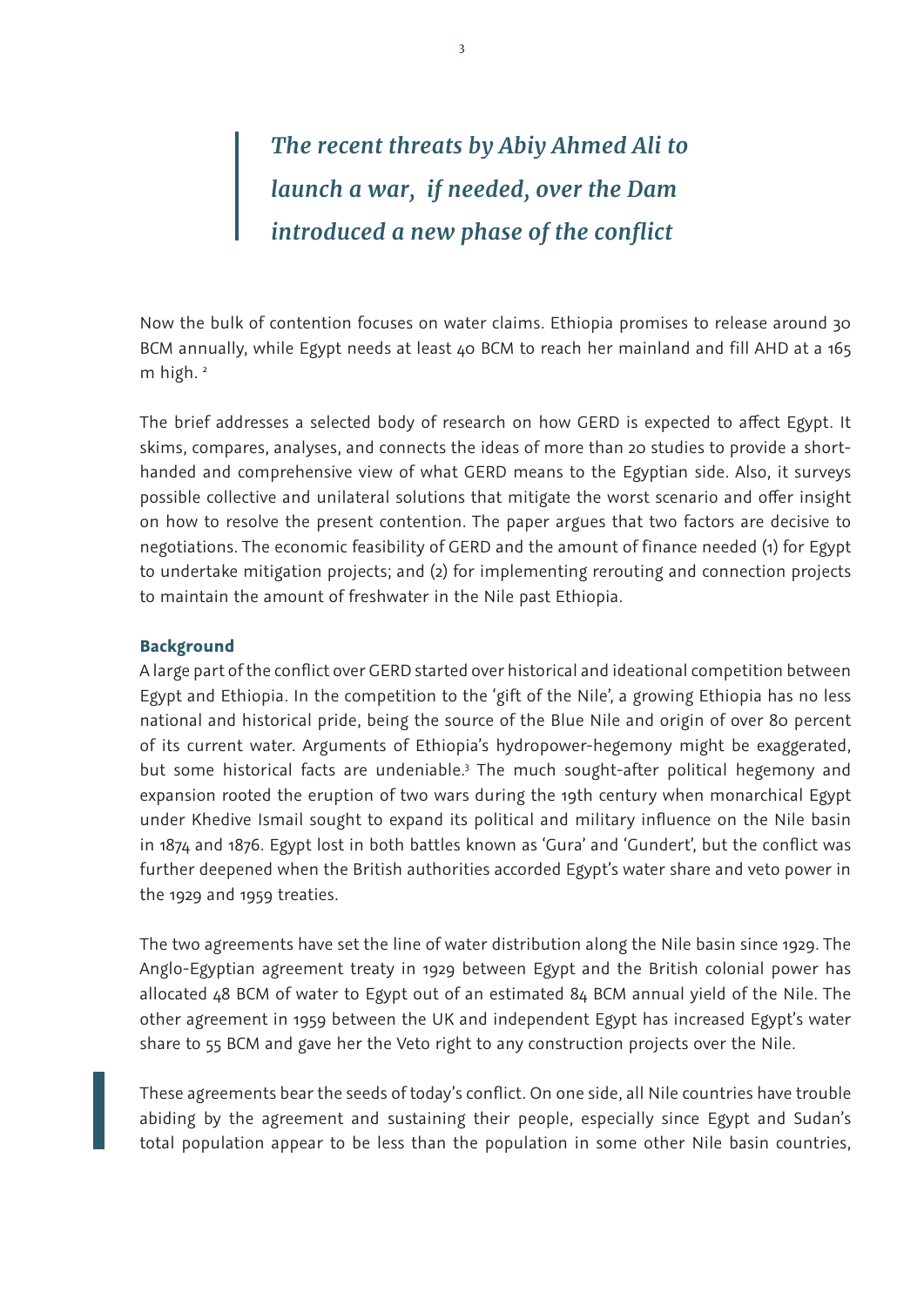# *Ethiopia has announced the plan for GERD in 45 km distance from its eastern border with Sudan, with a capacity of 74 BCM to produce 6,000 Megawatts (MW) and export energy to neighboring countries*

according to 2050 demographic projections.4 On the other side, a competent Ethiopian government has chased time since 2011 to ensure stable economic and commercial ties with China, Israel, and the USA and to support the country's geopolitical advantage.

#### **Few gains and massive losses**

Ethiopia has announced the plan for GERD in 45 km distance from its eastern border with Sudan, with a capacity of 74 BCM to produce 6,000 Megawatts (MW) and export energy to neighboring countries.5 The project is intended to provide water to residents of "Bani Shankul Gomez" area which will meet domestic and irrigated agriculture needs; it will control irregulated floods at Sudan's 'Rusairis' Dam, store the Nile's valuable silt (measured around 420 BM annually) that extends the life span of Sudan's dams like 'Merowe' - which suffers from accumulated sediments in its reservoir; reduce the evaporation of water since the Dam's lake sits on a 570-650 m above sealevel height; and relieve the load of stored water in AHD which used to cause some weak earthquakes.

Nevertheless, the project has a range of severe impacts on the Egyptian side.

#### **1- Change in water surface level**

Around 96 percent of freshwater supply in Egypt comes from the Nile, which originates outside its borders. The Nile receives 68 percent of water from the Blue Nile (Abay), 14% from Atbara (also a tributary of the Blue Nile) and 18 percent from the White Nile in

Khartoum. In short, 82 percent of the Nile at Aswan comes from Ethiopia's Highlands.6

Meanwhile, Egypt has no other source of freshwater and struggles to make do with less water share per person, since its population has increased three-fold since 1959. The international minimum water share per person stands at 1000 cubic meters per person annually, but each Egyptian has access to only 600 cm. In other words, Egypt is already 40 percent under the water-poverty line with the existing water share. The amount of surface water is insufficient neither for domestic nor for agricultural needs and the country suffers an actual shortage of over 20 BCM annually.<sup>7</sup>

GERD is expected to reduce Egypt's share from nominal 55 to 31 BCM (billion cubic meters), in one scenario, and by 25% if filled in a 3-5-year interval. In all cases, the actual water flow will be reduced when other factors are considered; the reservoir is expected to support irrigated cropping in Sudan,8 which will increase Sudan's water use and affect the final amount of water being released to Egypt. Hence, Egypt advocates that the maximum reduction in her water share should not exceed 5-15% of the initial 55 BCM<sup>9</sup>.

# **2- Limiting secondary water sources: Shallow aquifers**

Because surface water is insufficient, people are usually forced to compensate by digging wells in shallow water aquifers at different depths. These aquifers are only sustainable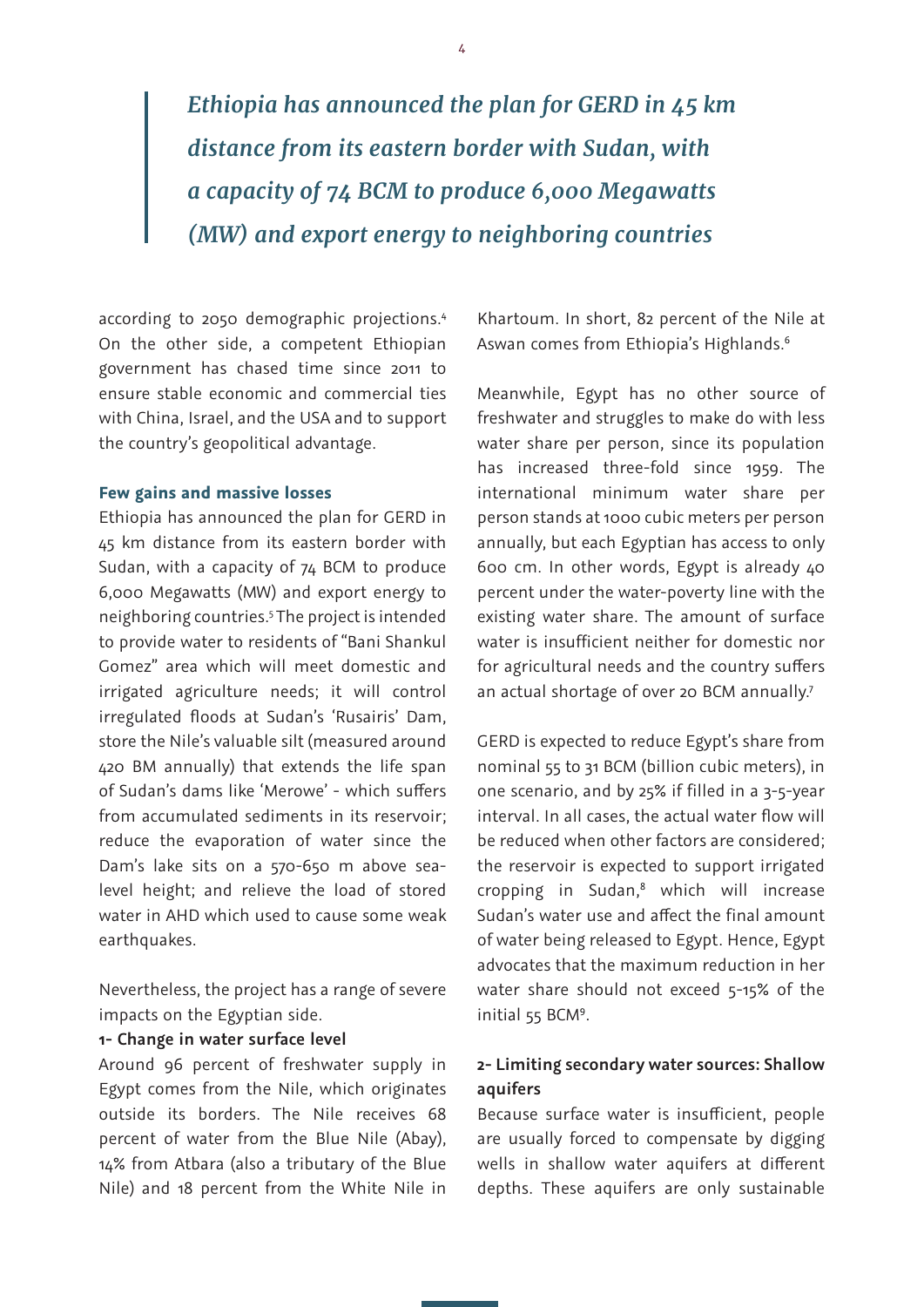*Egypt is already 40 percent under the waterpoverty line with the existing water share. The amount of surface water is insufficient neither for domestic nor for agricultural needs and the country suffers an actual shortage of over 20 BCM annually*

so long as they are renewed and recharged with excess irrigation water, rainfall, and seepage from canals and drainage networks. A study has estimated the amount of infiltration between surface and groundwater in the western Nile Delta as of 28.1 million cubic meters/day.<sup>10</sup> The government policy to adopt non-rice crops in the Nile Delta will eventually render these aquifers depletable because the amount of excess water seeping down will be reduced. Hence, if GERD is impounded in three to six years, GWL (Ground Water Level) extraction rate should be reduced by 40 to 60 percent to maintain water freshness in the Nile Delta.<sup>11</sup>

### **3- Impeding the functioning of Aswan High Dam (AHD)**

GERD is expected to decrease the level of discharge in Nasser Lake by 5 BCM/year,<sup>12</sup> and AHD is projected to reach its minimum operational level for four consecutive years, thus failing to satisfy Egypt's water needs.<sup>13</sup> The situation can hardly improve in future decades. Donia and others<sup>14</sup> conclude that the period between (2070 -2099) will be very critical for AHD functioning. In recent work, she examined the case of filling GERD in five years, indicating that the water level in AHD will fall to min. 147m; life storage will decrease to 33 BCM compared to 67 BCM before GERD; and energy generation through the reservoir will decrease to 24% (falling from 1,028 to a minimum 330 GWh).<sup>5</sup> Moreover, the AHD turbines are expected to quit operations below 160 m. Hence, by the third year of the filling, AHD's hydropower generation is expected to be terminated.

Associated climatic changes are also expected to undermine AHD functions in Upper Egypt. In the case of full GERD storage capacity, AHD evaporation loss will be minimized because the surface area of Lake Nasser will shrink with lower water levels. However, GERD could waste 3 BCM of evaporated water a year, which is three folds Egypt's total rainfall and enough water to maintain the living of 500,000 people.<sup>16</sup> Also, water release will decrease by around 10.5%, since "net annual discharge of the Blue Nile downstream could be minimal, and the Nasser Lake would struggle to sustain the required water for all the Nile Valley and its Delta in Egypt."<sup>17</sup> In addition, as water level upstream in AHD will decrease, it is expected to affect the AHD outflow on irrigation pumps throughout the Nile course from Aswan to the Delta.<sup>18</sup> All these results can slightly change if the GERD was filled to 75% or even less of its total storage capacity, or if the impounding took place over a longer period of time, which Egypt suggests would be more suitable over 7 years.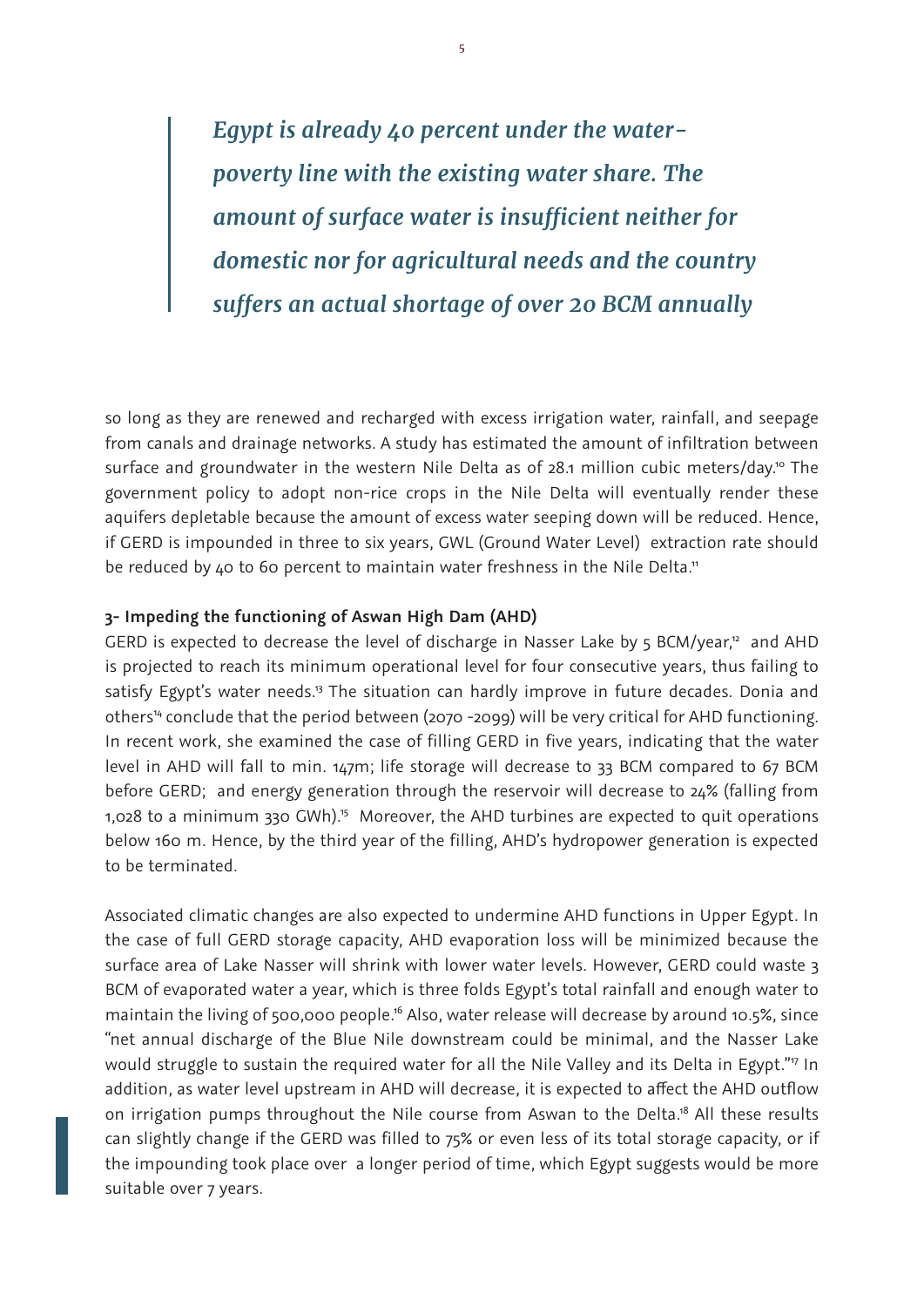# *Saltwater intrusion and increases in soil salinity will impose potential effects on crop patterns in the Nile Delta*

### **4- Increasing soil salinity**

Ground water levels in shallow and deep aquifers are expected to witness significant changes in soil composition. Primarily, saltwater intrusion and increases in soil salinity will impose potential effects on crop patterns in the Nile Delta.

A study released on December 10th 2019, 19 has assessed the impact of GERD on the ground water level (GWL) and soil salinity in a pilot area East of the Nile. Results revealed that GWL and Surface Water level (SWL) are directly proportional to each other with a 0.99% measure. When compared to a case study in 2012, a 50% decrease in SWL was associated with a decrease in GWL from 5.0m to 2.0 m. The planting of low water consuming crops decreased GWL to 1.3m. The study also concluded a direct and significant relation between crop patterns and soil salinity; when non-rice crops are planted, salinity increased from 0.45 S/m to 0.48 S/m in a 10-year stimulation interval. These implications are furthered below.

#### **5- Impact on Crop Yields and national income**

In April 2018, the government adopted a parliamentary law that bans the cultivation of water-intensive plants for a second year in a row. The Egyptian Agricultural and Irrigation Ministry has taken one of the most serious decisions by reducing the cultivation of voracious crops, mainly rice, in certain regions, and reducing the cultivated areas in other places. Thus, the ricecultivated area was downsized from 1.8 million to only 724,000 feddans in nine Egyptian governorates. Farmers were encouraged to seek less-water consuming species of rice.

This provision has reduced the excess irrigation water that used to seep into shallow aquifers and thus reduced soil salinization, helped maintain its biodiversity, and provide a second source of freshwater. Applying two MODFLOW simulations for cases where rice and non-rice crops are cultivated, the study by Donia and Negm in 2018 revealed that GWL was decreased to 4.6 m with non-rice crops and that crops consuming less water, such as grapes, actually increased soil salinity<sup>20</sup>.

# **6- Implication on water-return values for national crops**

Based on CAPMAS data,<sup>21</sup> crop-return-value is expected to fall by 18% in the event that GERD was filled in five-year intervals. Wheat crop will witness severe effects, but the loss will decrease considerably if GERD is filled on 10 and 20 year intervals (Figure 1).

*Figure1* 



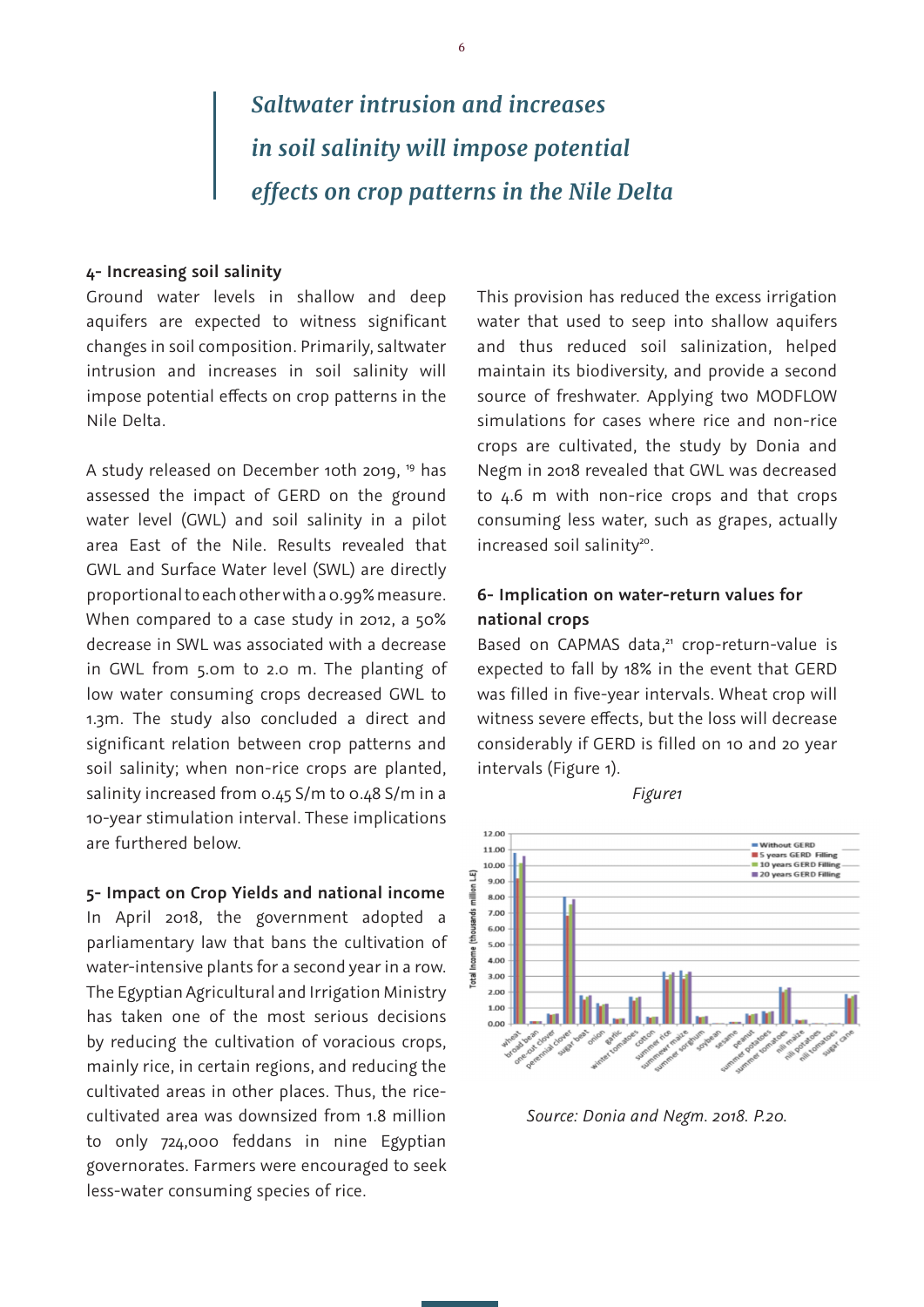Meanwhile, if filled to different storage capacities, the loss in return-value for water may significantly decrease as shown in the graph below (Figure 2).



*Figure 2 Source: Donia and Negm. 2018. P.22.*

# **7- Environmental repercussions**

The enlarged GERD capacity will impose serious implications on the natural landscape in Ethiopia-Sudan border areas. These include (1) the increased risk of collapse by geological factors and the Blue Niles rush speed that sometimes peaks to over half a million cubic meters per day falling from a 2,000m height; (2) earthquakes in the reservoir area due to the water weight reaching 74 billion tons and distributed over 1,800 square km of a shaky rock environment that withstands a max. stress of 145 tons per square meter from the lake bottom; and (3) Sudan losing silt and fertilizers that nourished the land around the Blue Nile. Moreover, Tayie' refers to the GERD's limited lifespan, (max. 50 years) due to severe siltation (triggered by a flow of 420 thousand cubic meters per year) and the technical limitation of power turbines that might challenge the Dam's efficiency.<sup>22</sup>

# **8- Sediment and water quality issues**

Ever since the project came into daily politics, the 'International Rivers' panel of experts' report posed a few serious questions, including the sediment level in the Nile's freshwater once GERD comes into operation.<sup>23</sup> Experts indicate that the sediment flows downstream AHD and GERD will substantially decrease and thus inflict imperative consequences on 'farming productivity, navigation, Sudan's brick industry, riverbank erosion, and biodiversity'.<sup>24</sup> Moreover, the depletion of dissolved oxygen and methane gas production levels in the released water are expected to harm fisheries and biodiversity in the water as it reaches Sudan and Egypt.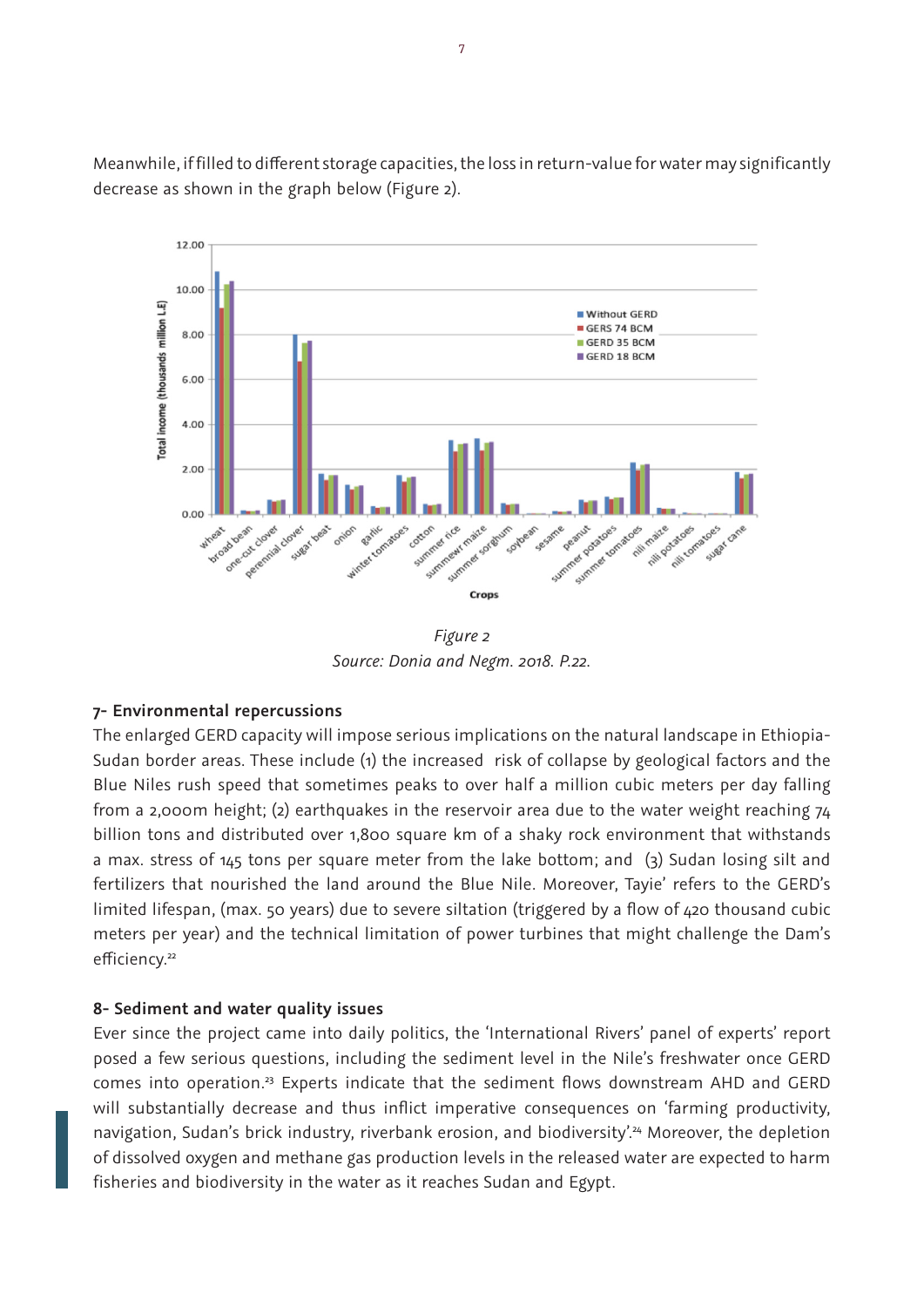*Experts indicate that the sediment flows downstream AHD and GERD will substantially decrease and thus inflict imperative consequences on 'farming productivity, navigation, Sudan's brick industry, riverbank erosion, and biodiversity'*

# **Negotiate or go to War? Possible solutions and alternatives**

The grand Ethiopian ambition for development and self-sufficiency, with its natural resources, should be considered in all aspects. So is the economic and human livability situation in Egypt. Bearing both in mind, and based on expert papers, the following solutions can be followed:

**–** Slowing down the impounding pace of the GERD to 10 years at worst, and 20 years at best (although recent negotiations have already undergone 4 to 7 years impounding interval, depending on hydrology and rainfall)

**–** Limiting the storage capacity of GERD to its initial  $14-18$  BCM – though Ethiopia had already closed this byway by executing a 74 BCM Dam.

**–** Tying water levels in AHD and GERD together to ensure a stable and adequate flow to AHD (rejected by the Ethiopian side on the grounds that it reflects 'colonial' times) $25$ 

**–** Seeking other water sources desalinations over the Red and Mediterranean seas and applying water conservation strategies in domestic and agricultural sectors.<sup>26</sup>

**–** Egypt builds additional dams on the Nile to capture floods and rainfall (this will partially redress the losses that Egypt will sustain at the beginning of GERD impounding process).

**–** Rerouting the Blue Nile to alternative courses as a means to mitigate GERD's catastrophic consequences on Egypt.

**–**

Egypt's stand is fostered by additional two factors.

# **(1) Sudan's Loss of fertile agricultural land and migration of local people**

According to Tayie', the GERD lake will dump half a million acres (1,680 square km) of forest land and irrigated agricultural land, which are "difficult to compensate due to their geological characteristics- i.e., the mountainous and rocky nature of land and the absence of close irrigable and arable areas".<sup>27</sup> Moreover, 2,000 people will be resettled for the project to take place.

# **(2) Limited ability to meet Ethiopia's energy needs**

Experts highlight the fact that GERD has been oversized, meaning that more than half of the turbines will rarely be used. The GERD average power output is 2000 MW, while the GERD height is 145 m. The system, and expected energy generation, have been designed according to near-peak flow which only occurs during the 2-3 rainy months of the year. Asfaw Beyene, professor of Mechanical Engineering at San Diego State University, argues that targeting the peak flow makes no economic sense, because the load factor for the Dam designed to produce 6,000 MW would be only 30%.28 If the Dam was designed to produce 2,000 MW only, it would have reached a 90% load factor.

This is significant. Because the Dam is located near the borders with Sudan and hundreds of

8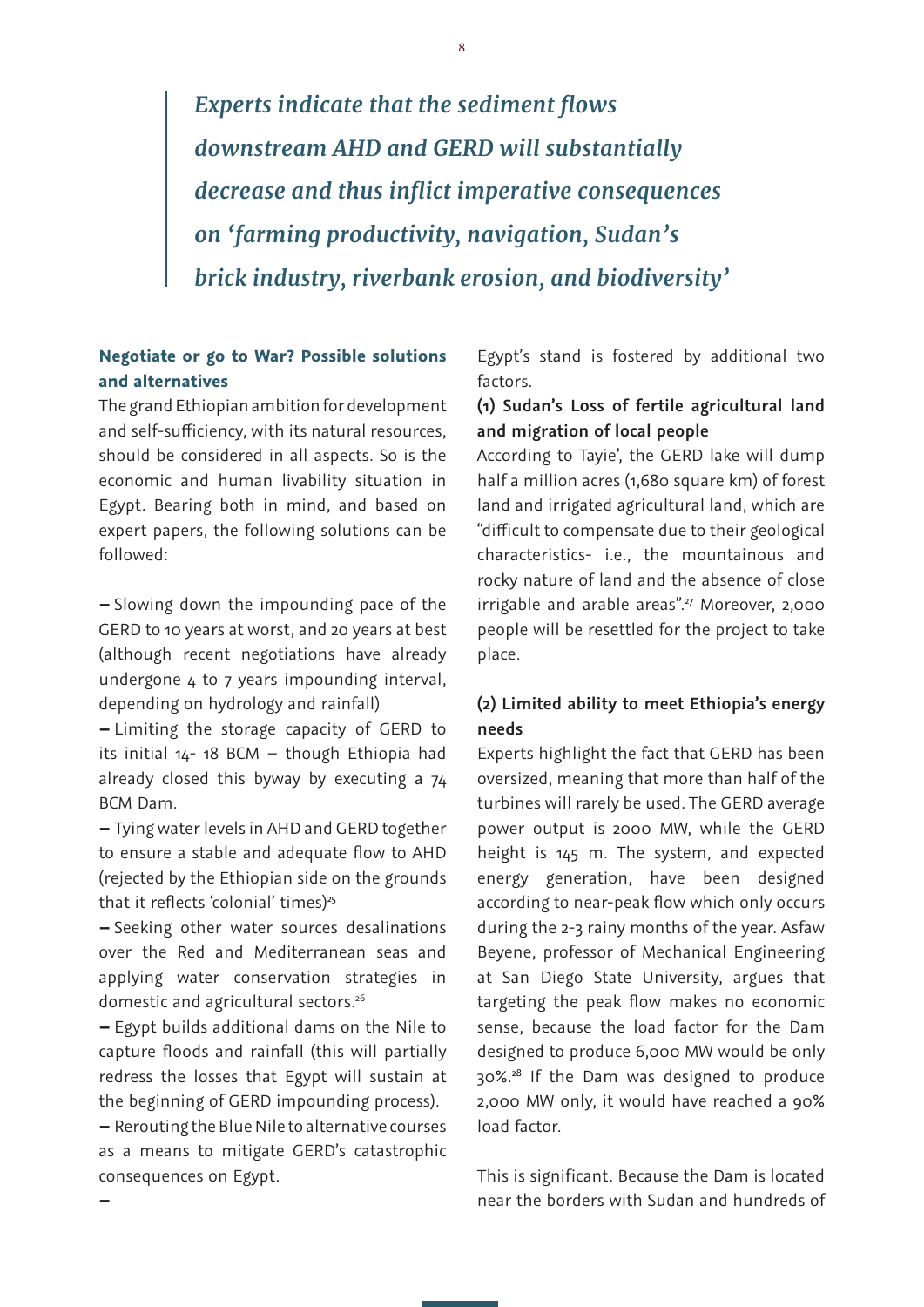# *Experts highlight the fact that GERD has been oversized, meaning that more than half of the turbines will rarely be used*

kilometers away from the nearest Ethiopian city. The cost of transferring energy to Ethiopia's heartland is high and the reward is almost insignificant because local electricity is highly subsidized by the Ethiopian government.<sup>29</sup> Safety is another consideration. With  $145$  m height, GERD can produce over 7,000 MW during the Nile's peak flow but will turn off during the rest of the year. Inconsistent power supply has significant safety repercussions. A consistent supply is only feasible if the Dam is designed according to the mean flow which is 1,456 m/sec. Elsewise, some extra 10 turbines will be parked for 9 months a year. Hence the appropriate design should not exceed 2,800 MW, still greater than energy produced by AHD.<sup>30</sup>

Ethiopia's success in neutralizing Sudan has harmed the Egyptian-Sudanese relations over GERD and rendered the proceeds of negotiations unpromising. After its initial siding with Egypt, the Sudanese government has supported GERD since 2015 as the project will provide cheap energy, allow the irrigation of cropped lands around the Nile, and remove 86% of sediment that limits the local dams' life cycle.<sup>31</sup>

After isolating Egypt, Abiy Ahmed Ali's recent warnings of his country's readiness to go to war over the Dam drew attention to the military option that has not been absent from Egyptian statemen's mind- as well. Egypt considers the GERD crisis a pure political conflict in which Ethiopia follows a long-rooted dream of hydro Hegemony that rests on historical claims and geographic facts. Even before ex-general Sisi comes to power, Ex-president Mohamed Morsi's phone was tapped while exchanging discussions with a senior military figure in the SCAF (Supreme Council of Armed Forces) over attacking the Ethiopian Dam. Later, the Egyptian government apologized but the thought of war has not yet faded away, because of (1) the severe repercussion GERD will inflict on Egypt's economy and political stability, (2) the high possibility of inciting other African countries with long interests in Damming the Nile, such as Uganda, Tanzania, the DRC, Eritrea and Rwanda to undertake similar projects and terminate the working AHD, and (3) Egypt's recent purchase of a USD 2 billion SU 35 warrior planes from Russia, all of which bring the war option to the forefront of daily talks.

Also, the Egyptian side has been rightfully disheartened of the possibility to have effective negotiations with Ethiopia. The Ethiopian stand on the GERD is not an isolated instance of compromising on the 'no harm principle' when building Gibe III Dam and extending large-scale plantations that inflicted considerable damage to Kenya's Lake Turkana.<sup>32</sup> This explains why Ethiopia sticks to flaring allegations of Egypt for following the 'colonial heritage' route instead of considering the consequences and working on joint solutions.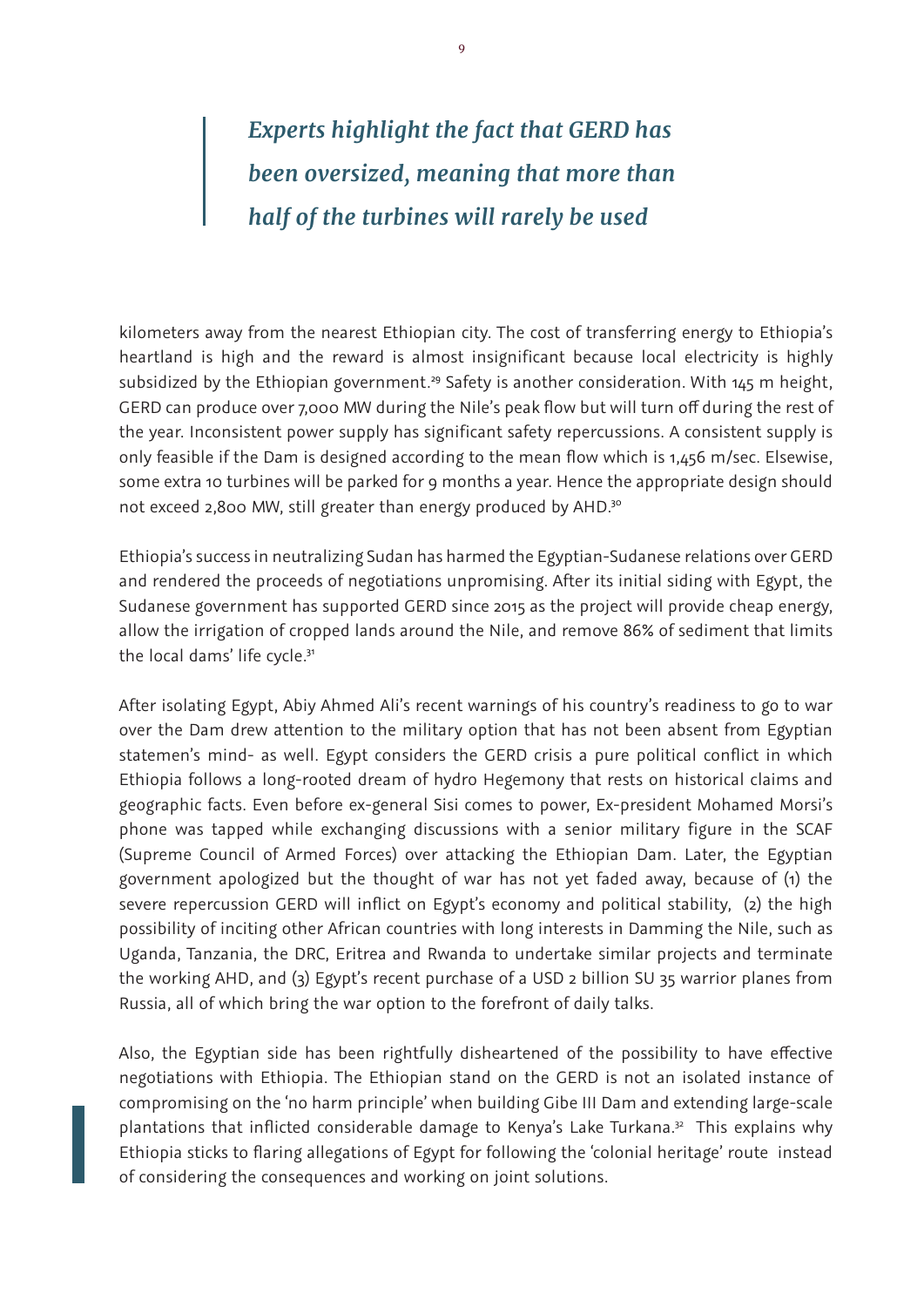*Hence, the potential of the Egypt-Ethiopia conflict to cause another African war with serious consequences is not unlikely, but parties must seek out every other alternative option before resorting to this point, even if it requires Egypt to accept significant, but bearable, damage*

Hence, the potential of the Egypt-Ethiopia conflict to cause another African war with serious consequences is not unlikely, but parties must seek out every other alternative option before resorting to this point, even if it requires Egypt to accept significant, but bearable, damage. To bring Ethiopia back to negotiations, Egypt has sought the help of the UN, US mediation, and even threatened to bring the case to the UN security council.<sup>33</sup> The month of October has passed with contentious announcements and statements from both sides but concluded with the USA's initiative for fresh talks in Washington. Also, Russia has backed another meeting in Sochi to ease the accelerating conflict.

According to Al Ahram magazine,<sup>34</sup> the first of four scheduled tripartite meetings in Addis Ababa took place on November 15 2019 and was attended by the World Bank and American observers. Results included (1) Egypt's approval of GERD starting to impound 4.9 BCM in mid-2020 and Ethiopia's launch of two power-generating turbines that will produce 720 MW; (2) GERD reservoir to be filled in 4 years conditioned by adequate rainfall and extendable to seven years if otherwise; (3) Egypt demands a minimum of 40 BCM water flow and Sudan requires a minimum of 35 BCM every year, however Ethiopia suggested the release of just 31 BCM between the two countries, and the rest of the water quantity in case of a rainfall shortage.

The third meeting in a row is scheduled for January 15 2020 and the three countries have agreed to attend two meetings in the USA on December 9th and January 13th to assess progress. The US Treasury Department announced a diplomatic statement by the three parties<sup>35</sup> but technical concerns remain in place, particularly, the amount of water reaching Egypt, and the water level in AHD.

#### **Possible Scenarios**

# **1- Cooperation: establishing an integrated water resources management council between Egypt, Ethiopia, and Sudan.**

This will mitigate 'nationalism' and 'regional hydro-hegemony' claims on both sides by enforcing a collective and mutually informed decision-making regarding water policies, the filling and releasing of water, and production/ use of water, energy, and land in the three countries. Cooperation mechanisms must address the strategic plans and financial needs for joint projects and negotiate relative weight and gain for each partner (e.g., in Ethiopia the energy need can be traded with Egypt's need for freshwater).

### **2- Unilateral mitigation policies**

Given the present situation, Egypt will have to establish an Aquifer Storage Recovery (ASR) scheme, artificial recharge and scheduled water extraction, and more dams on the Nile. Meanwhile, also needing to follow a desalination investment and water-saving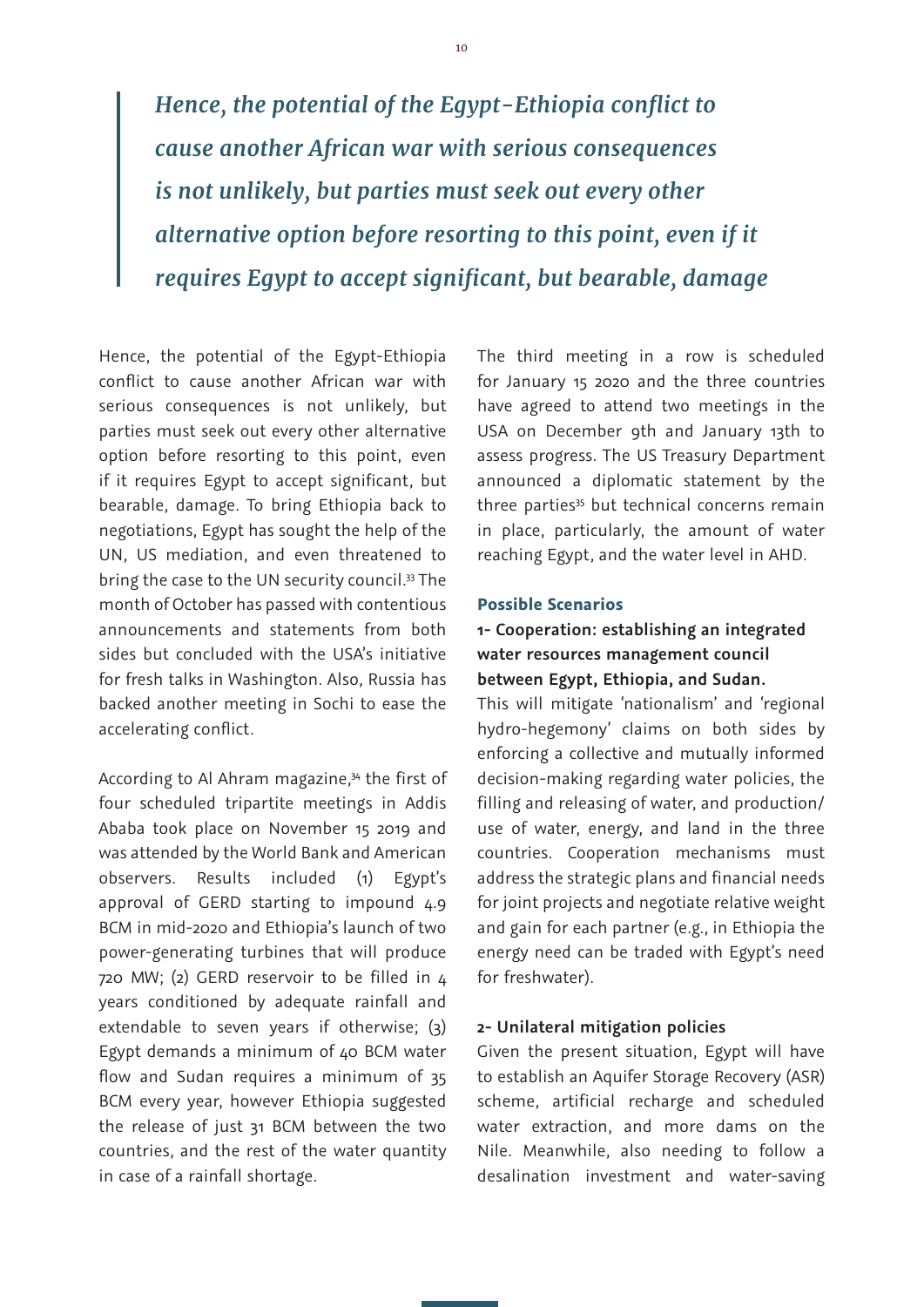*The economic infeasibility of the GERD project lays the ground for re-designing the reservoir space and reducing the number of turbines to ensure a consistent flow of energy to Ethiopia throughout the year*

drip irrigation policies, to mitigate soil salinization and maintain 60% less use of ground water. The huge financial cost of these measures legitimizes the Egyptian claim for (time)- that GERD be impounded on longer timing intervals.

### **3- Re-designing the GERD Project**

The economic infeasibility of the GERD project lays the ground for re-designing the reservoir space and reducing the number of turbines to ensure a consistent flow of energy to Ethiopia throughout the year. Also, Ethiopia needs to consider the value-for-money of this hydropower project because eventually the roughly USD 5 billion will need to be repaid. Power transmission to the heartland, the reduced price of local electricity, and the project's inconsistent production of energy (due to the Nile's natural flow) all call for the need to turn GERD into a more feasible project that targets 2.800 MW instead of 6,000 MW. Meanwhile, this will relieve Egypt's concerns over the Dam's repercussions on AHD. A smaller GERD reservoir means that the water levels in both GERD and AHD are easily attachable. With mild mitigation policies, Egypt can overcome the water shortage. International financiers of GERD can bring Ethiopia to terms, using pure economic logic. This will also reduce the financial needs of Egypt's unilateral mitigation policiesmentioned in Scenario (2) and will avert a crisis that will affect almost 100 million people.

### **4- Seeking International Funds**

Connecting the Nile and Congo water systems or diverting the course of the Blue Nile could serve as secondary alternatives. But they both come at a rising cost. Engineering challenges are inevitable and a massive infrastructure will be needed, including the digging of a 600-km canal and setting-up pumping stations and huge dams to transport water from the Congo to the Nile basin.

In short, the timing and finance make the third scenario the most feasible one, unless other factors come into effect. Neither Ethiopia nor Egypt has significant leverage over the other. The geopolitical strength of Ethiopia is balanced with a rising military and human capability in Egypt, while the contention may open the door to seemingly unending conflicts over the Nile basin. In all cases, Egypt will need to finance mitigation projects and seek alternatives to the Nile water, which might be a better investment rather than burying funds in the new Administrative Capital.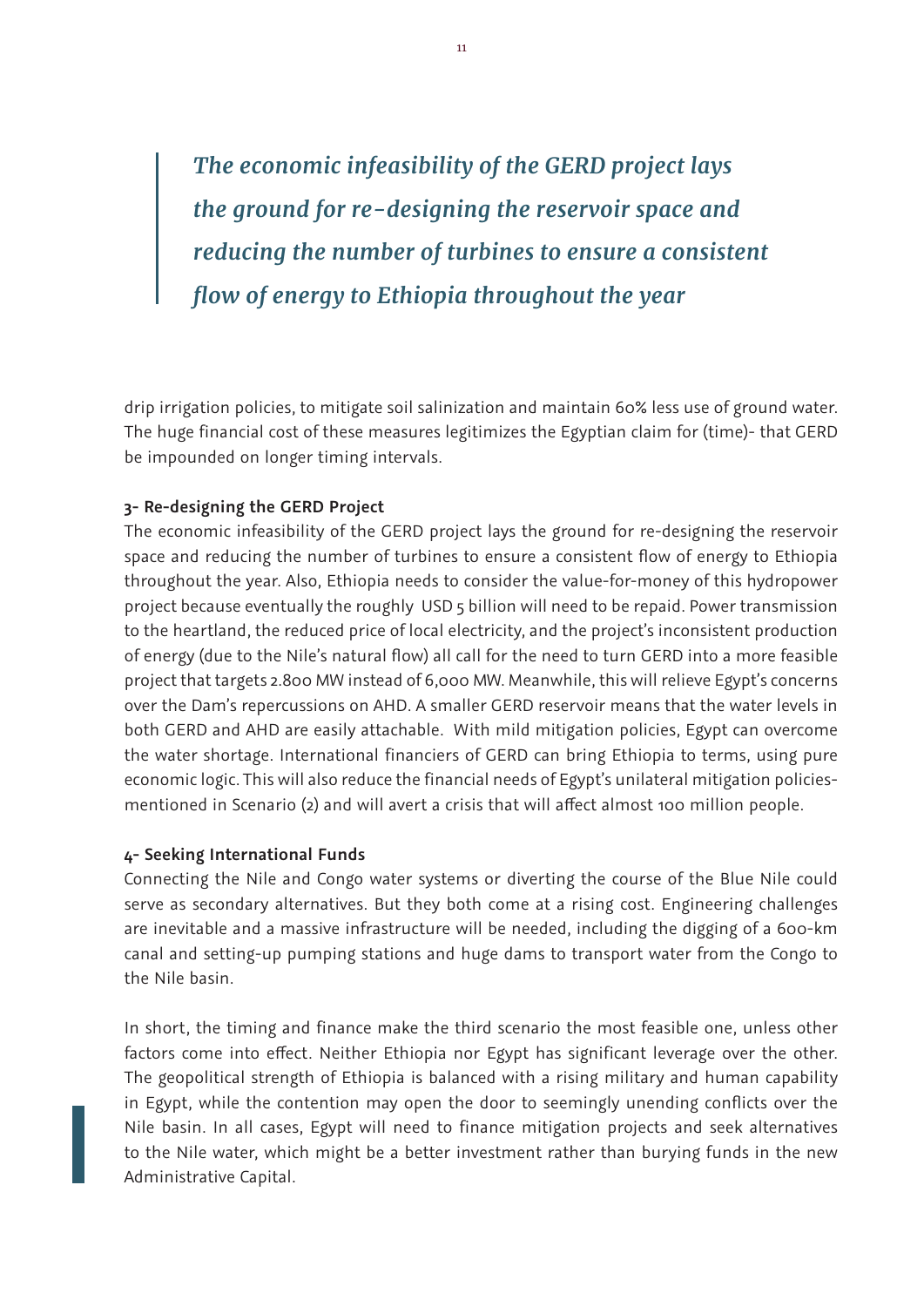### **Endnotes**

1- 'Ethiopia's Abiy Ahmed issues warning over Renaissance Dam'. Al Jazeera. October 22, 2019:

https://www.aljazeera.com/news/2019/10/ethiopia-nobel-prize-winning-leader-issues-warning-dam-191022141801474.html

2- "Egypt hopes to reach agreement on GERD filling operation by Jan 2020" Egypt Today. December 02, 2019: https:// www.egypttoday.com/Article/2/78333/Egypt-hopes-to-reach-agreement-on-GERD-filling-operation-by

3- Tayie, M. S. (2018) 'The Grand Ethiopian Renaissance Dam and the Ethiopian Challenge of Hydro political Hegemony on the Nile Basin' in A.M. Negm and S. Abdel-Fattah (eds.), Grand Ethiopian Renaissance Dam Versus Aswan High Dam, Springer International Publishing AG.

4- 'Nile Basin Water Resources Atlas' Nile Basin Initiative, 2019, Chapter 3 pp:47-73: https://www.nilebasin.org/information-hub/technical-documents/44-nile-basin-water-resources-atlas/file

5- 'Insight- Paying for giant Nile dam itself, Ethiopia Thwarts Egypt but takes risks. Reuters. April 23, 2014: https:// www.reuters.com/article/ethiopia-energy/insight-paying-for-giant-nile-dam-itself-ethiopia-thwarts-egypt-buttakes-risks-idUSL6N0N91QM20140423

6- Abdin A, Gaafar. 'Rational water use in Egypt' in Proceedings of 2nd MELIA workshop, technological perspectives for rational use of water resources in the Mediterranean Region. Marrakesh, 29 October–2 November 2008: http:// www.om.iamm.fr/om/pdf/a88/00801177.pdf

7- Egypt Today, Egypt hopes to reach agreement on GERD filling.

8- 'Egypt's Fresh Water Share per Individual decreases by 1.5% CAPMAS' Ahram Online. May 23, 2016: http://english. ahram.org.eg/NewsContent/1/64/217433/Egypt/Politics-/Egypts-fresh-water-share-per-individual-decreases-.aspx

9- Abdelhaleem, F.S., Helal, E.Y. (2015) 'Impacts of Grand Ethiopian Renaissance Dam on different water usages in upper Egypt'. British Journal for Applied Sciences and Technology. 2015, 8, 461–483.

10- Sobeih, M., El-Arabi, E., Helal, E., Awad, B.S. (2017). 'Management of water resources to control groundwater levels in the southern area of the western Nile delta, Egypt'. Water Science. Vol. 31, pp: 137–150.

11- Abd-Elhamid, H., Abdelaty, I., Sherif, M., (2019) 'Evaluation of potential impact of Grand Ethiopian Renaissance Dam on seawater intrusion in the Nile Delta aquifer'. International Journal of Environmental Sciences and Technology. Vol:16, pp: 2321–2332.

12- Sadek, N,. (2012). 'The effect of upper Nile projects implementation on water management strategy', in Twenty-six Arab engineering conference on "water resources in Arab countries, Jeddah.

13- Wheeler, K.G., Basheer, M., Mekonnen, Z.T., Eltoum, S.O., Mersha, A., Abdo, G.M., Zagona, E.A., Hall, J.W., Dadson, S. (2016). 'Cooperative filling approaches for the grand Ethiopian renaissance dam'. Water International. Vol: 41, pp: 611–634.

14- Donia, N., (2013) 'Aswan High Dam reservoir management system'. Hydroinf Journal. Vol:15(4), pp: 1491–1510.

15- Donia, N., Abdelazim, N. (2018). 'Impacts of Filling Scenarios of GERD's Reservoir on Egypt's Water Resources and Their Impacts on Agriculture Sector', in Negm A.M. (eds) Conventional Water Resources and Agriculture in Egypt. The Handbook of Environmental Chemistry, Vol 74. Springer. Pp: 391-414.

16-EIPSA Communicating Article. (2014). 'A Proxy Campaign against Ethiopia? A response by GERD National Panel of Experts (NPoE). EIPSA Communicating Article. Vol.1 (3) pp:1-9. URL: https://www.zehabesha.com/wp-content/uploads/2014/04/GERDFINALNPOERebuttalIRN.pdf

17- Donia, Noha and Abdelazim Negm.

18- Sadek, N., (2012). 'The effect of upper Nile projects implementation on water management strategy', in Twenty-six Arab engineering conference on "water resources in Arab countries, Jeddah.

19- Abdel Aziz, S., Zelenakova, M., Mesaros, P., Purez, P., and Abdel Hamid, H. (2019) 'Assessing the Potential Impacts of the Grand Ethiopian Renaissance Dam on Water Resources and Soil Salinity in the Nile Delta, Egypt'. Sustainability, 11/7050.

20- Donia, Noha and Abdelazim Negm.

21- Ibid.

22- Tayie, M. S.

23- International Rivers. (31/03/2014). 'GERD Panel Experts Report: Bug Questions Remain' International Rivers. Electronic source. Accessed 10/12/2019. URL: https://www.internationalrivers.org/gerd-panel-of-experts-report-bigquestions-remain

24- Ibid, para 13.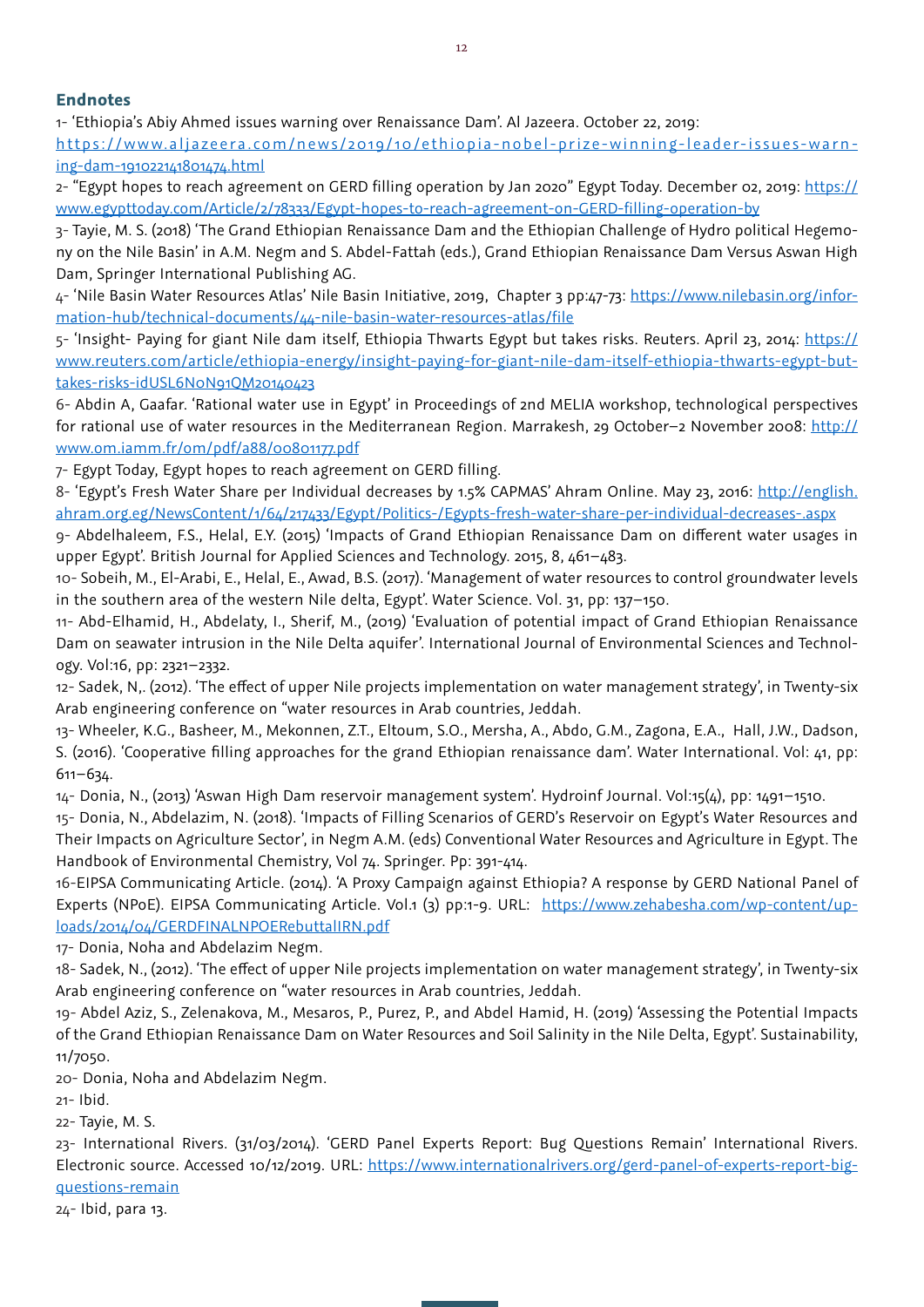25- Lewis, Adian. 'Ethiopia says Egypt trying to maintain 'colonial era' grip over Nile'. Reuters. October 8, 2019: https://www.reuters.com/article/us-ethiopia-dam/ethiopia-says-egypt-trying-to-maintain-colonial-era-grip-overnile-idUSKBN1WN1OG

26- In 2014, the Egyptian government has followed a decisive project to desalinate seawater and secure alternative sources of potable water. By 2018, 47 desalination installations have been completed. Together, these produce 254,000 cm daily. While the plan aims to fourfold the water production by 2020 to 1 million cm, Egypt remains in need of 90 million cm every day and even if she succeeded in doing so, Egypt will be diverting extensive amount of already limited energy sources to water desalination purposes. 27- Ibid.

28- In Yihdego, Y.; Khalil, A.; and Salem, H. (2017) 'Nile River's Basin Dispute: Perspectives of the Grand Ethiopian Renaissance Dam (GERD) Global Journal of Human Social Science vol 17(2): https://www.researchgate.net/publication/317372179\_Nile\_River's\_Basin\_Dispute\_Perspectives\_of\_the\_Grand\_Ethiopian\_Renaissance\_Dam\_GERD

29- Abdellatif, El-Menawy 'Solutions to Ethiopian Dam crisis difficult but possible; Arab News. October, 29,2019: https://www.arabnews.com/node/1575546

30- Yihdego, Y.; Khalil, A.; and Salem, H. (2017).

31- Nashar, W. and Elyamany, A. (2017) "Managing Risks of the grand Ethiopian Renaissance Da, on Egypt' ScienceDirect: https://doi.org/10.1016/j.asej.2017.06.004

32- Mohamed Allam in EIPSA Communicating Article.

33- Saa, Kofi. 'Egyptian Authorities Vow to take Nile Dam Dispute to the UN' Zegabi. June 21,2014: http://www.zegabi. com/articles/7017

34- Mohamed, Aziz 'Egypt and Sudan accept Ethiopia's proposal to start filling GERD in June 2020, Ethiopian negotiator says' Ahram Online. November 21,2019: http://english.ahram.org.eg/NewsContent/1/64/356347/Egypt/Politics-/ Egypt-and-Sudan-accept-Ethiopia%E2%80%99s-proposal-to-star.aspx

35- US Department of the Treasury. 'Statements &Remarks: Joint Statement of Egypt, Ethiopia, Sudan, the United States, and the World Bank'. December 09, 2019: https://home.treasury.gov/news/press-releases/sm851